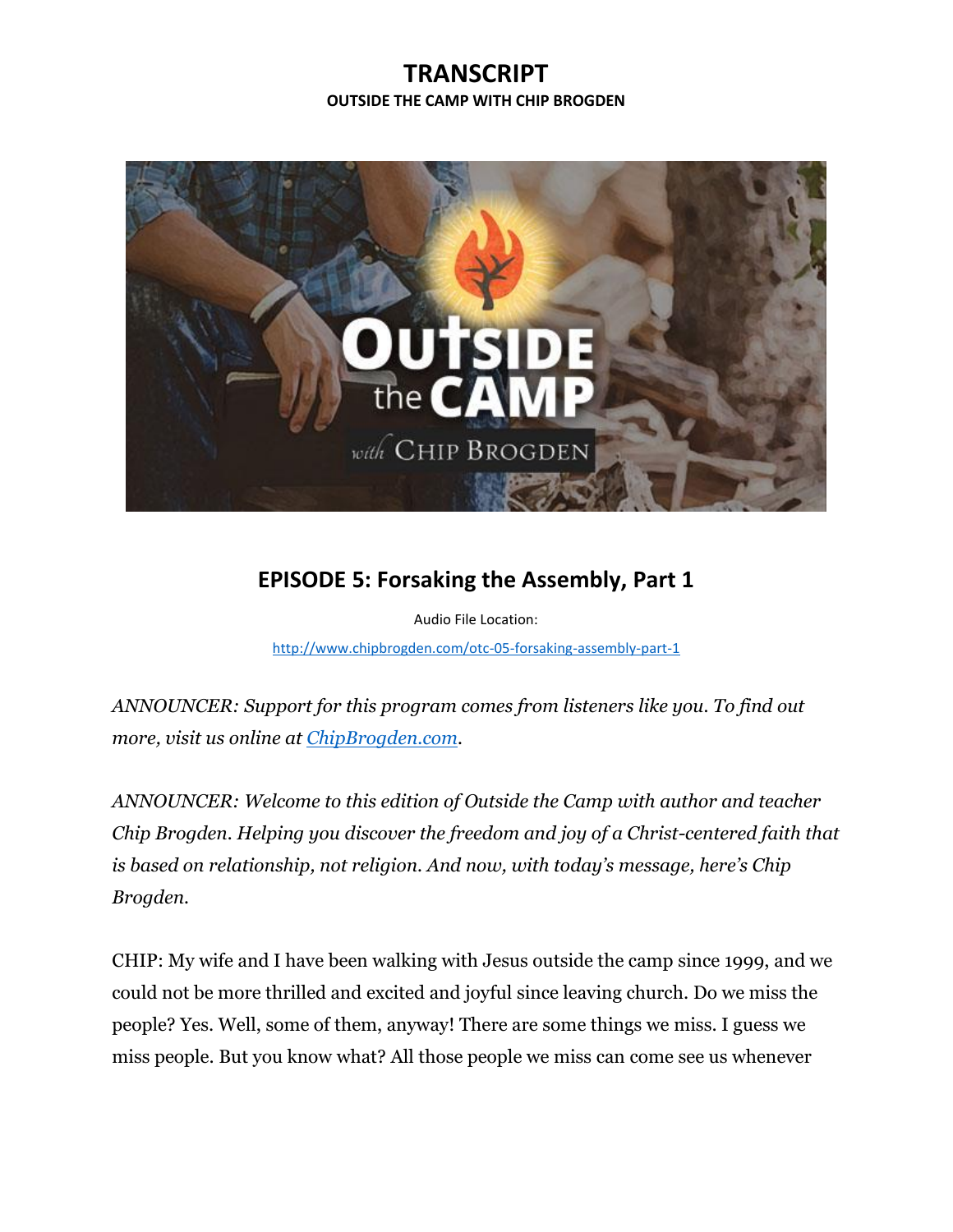they want. We didn't leave them, they left us. And I know many of you listening to me right now have been through a similar experience.

But I have to tell you – we have gained so much more than we lost. And we lost quite a bit. I lost my ministry position, I lost our home, I lost a paycheck, I lost my job, I lost my credentials, I lost my position, I lost a lot of the friends I thought I had.

And so I perfectly understand what Paul meant when he says he has suffered the loss of all things, yet he counts them as rubbish, compared to the excellency of the knowledge of Christ. What we have gained is so much greater than what we have lost that I don't even think about what we have lost anymore – I'm only thinking about it now as I share my story with you. I don't mourn the old days. I don't dwell on what might have been because where we are now in the Lord is so much better, deeper, higher, than what we knew while we were going to church. And I think many of you can say the same thing, if you're honest, and if you get past the point of thinking about all that you lost. You know, that's a spiritual principle that applies to the Cross. We can look at the cost and say it costs too much, or we can say, you know what? It's worth whatever price we have to pay.

So I'm saying it's worth it. Whatever you have to go through, whatever you have to experience, whatever price you have to pay to know Jesus to a greater depth than what you know Him now, it's worth it. The problem with a lot of people is that just have things too nice and easy. They have never been tested. They have never been pushed beyond their nice, relaxing place of comfort and security. And so they think they are pretty spiritual, they think they have their act together. Then, when a storm comes, when something happens, they fall all to pieces! Their foundation is built on the sinking sand of a church-centered faith, not the solid rock of a Christ-centered faith. They have a religion, not a relationship.

 $2<sup>2</sup>$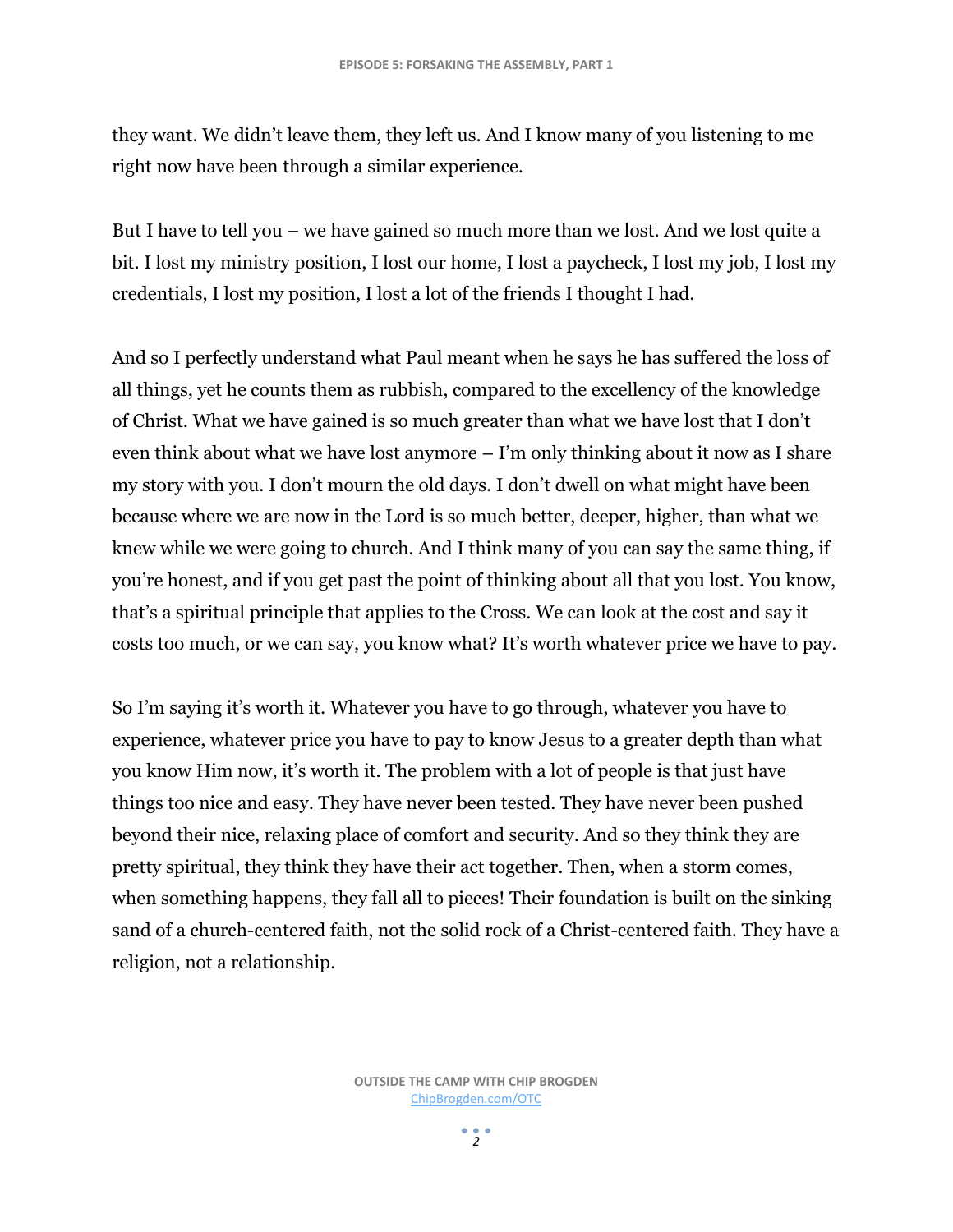This is why I stress the *relationship*. Your *relationship* with Christ will see you through those storms, those difficulties. Your *relationship* with Christ will be strengthened as you follow Him outside the camp, in the wilderness, when you no longer have all the support systems to keep you propped up. You'll just have to rely on Him. What a great place to be – I call it being *reduced to Christ*. You don't need more; you need less. With more of Him, there is less of everything else. Nothing else really matters. Only ONE THING is needed, and once you discover it, no one and nothing can take that away from you.

Part of the reason for this broadcast is to be a voice of encouragement and support to those of you who are following Jesus outside the camp – you who are escaping from Churchianity and learning how to live a Christ-centered faith. To let you know that you are not alone, and you are not crazy.

The other reason for this broadcast is to spend a little time answering some of the common objections and questions people have as we explore what a Christ-centered faith is all about. It seems that people have more questions about leaving church than they do following Jesus. They are more focused on where they are and where they've been instead of being focused on the exciting and interesting place that God is bringing them towards. And, to be fair, so many folks have been brainwashed by religion, beat up by their pastor, that they aren't even free enough to think about life on the "outside" – they have been institutionalized into a church-centered faith and that's all they know.

So it's natural that as soon as people like me start talking about the possibility of a different kind of faith – one based on Jesus, not based on church – their knee-jerk reaction is to say, "Yeah, but what about…?" They are the "yeah, buts" out in the crowd who can't even process present truth without their "yeah, but" kicking into high gear. As soon as they hear something that doesn't fit into their neat little box they throw up the

 $\frac{1}{2}$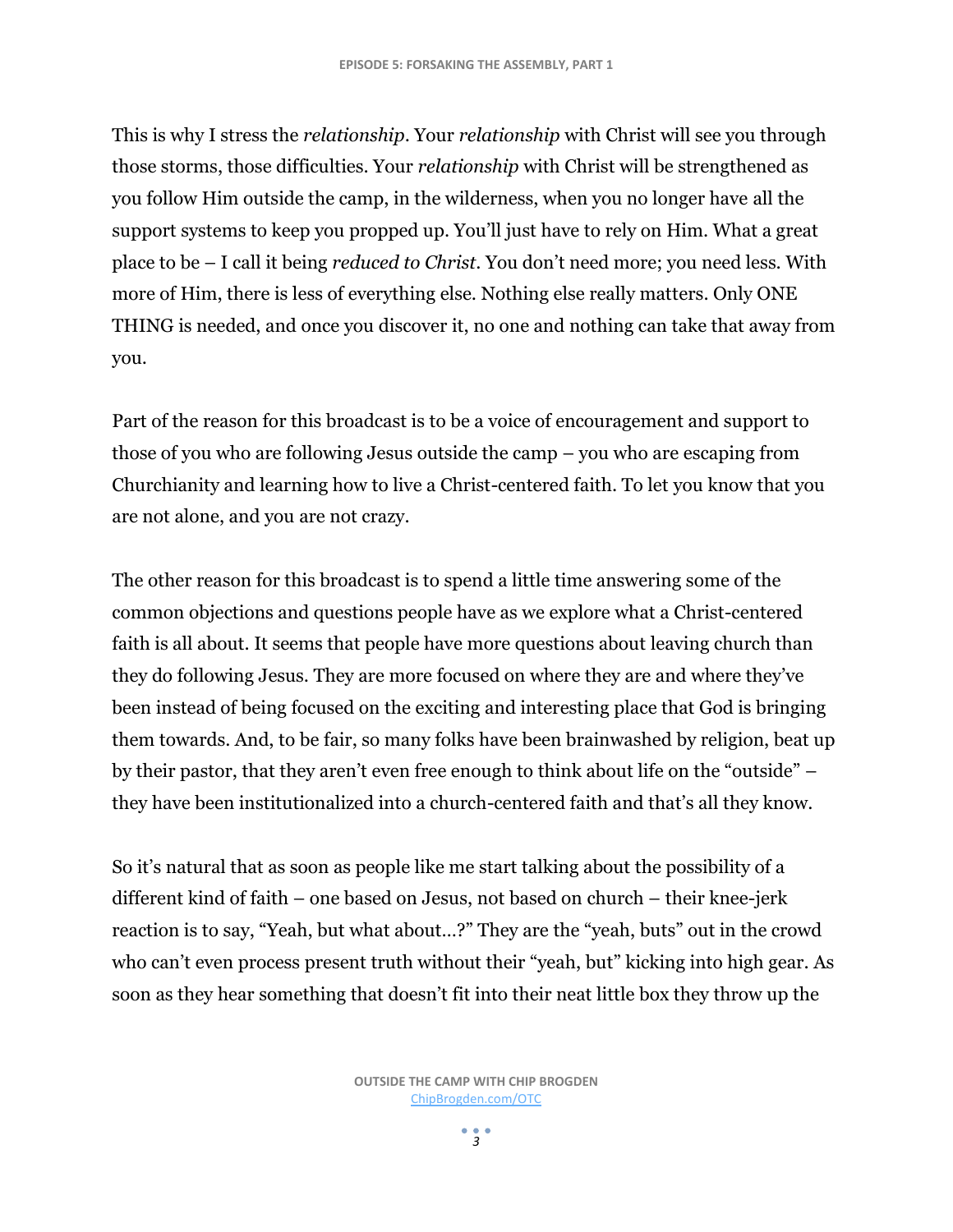"yeah, but" defense. And once they get really good at it, they will quote Scripture to you as though they are sharing something you have never read before.

Hebrews 10:25 is one of those "yeah, but" Bible verses. It says, "Forsaking not the assembling of yourselves together, as the manner of some is: but exhorting one another, and so much the more, as you see the day approaching." So pastors will take this verse out of context and tell people it means you better go to church every time the doors are open, and if you don't, then you are forsaking the assembling of yourselves together. They do this for three reasons. First, to keep the faithful members faithful. Second, to get the less-faithful members to be more faithful. And third, to scare people who are ready to leave church altogether that the devil is going to get them, or God is going to punish them, if they stop going to church. Never mind that this verse has nothing to do with going to church, since "church" as we know it did not exist at the time this was written.

Now if you've heard this once in church then you've heard it a thousand times. So I don't wonder why I get this objection every week, when people hear me talking about God calling people to come out of church. What? How can that be? And they hit the panic button, just like they've been programmed, and they'll write and say, "Yeah, but what about Hebrews 10:25?" And they'll even quote it for me as if I've never even read it before! As if I didn't even know that was in the Bible, right? As if they expect me to say, "Wow! I never saw that before! Well, that changes everything!" Ha!

The truth is, I know all about Hebrews 10:25, and I've taught from that passage many times over the years, from the perspective of the pastor trying to scare his members into coming to church, as well as from the perspective of someone following Jesus outside the camp with no church agenda, a little more wisdom, and a lot more maturity, so I can

 $\frac{1}{4}$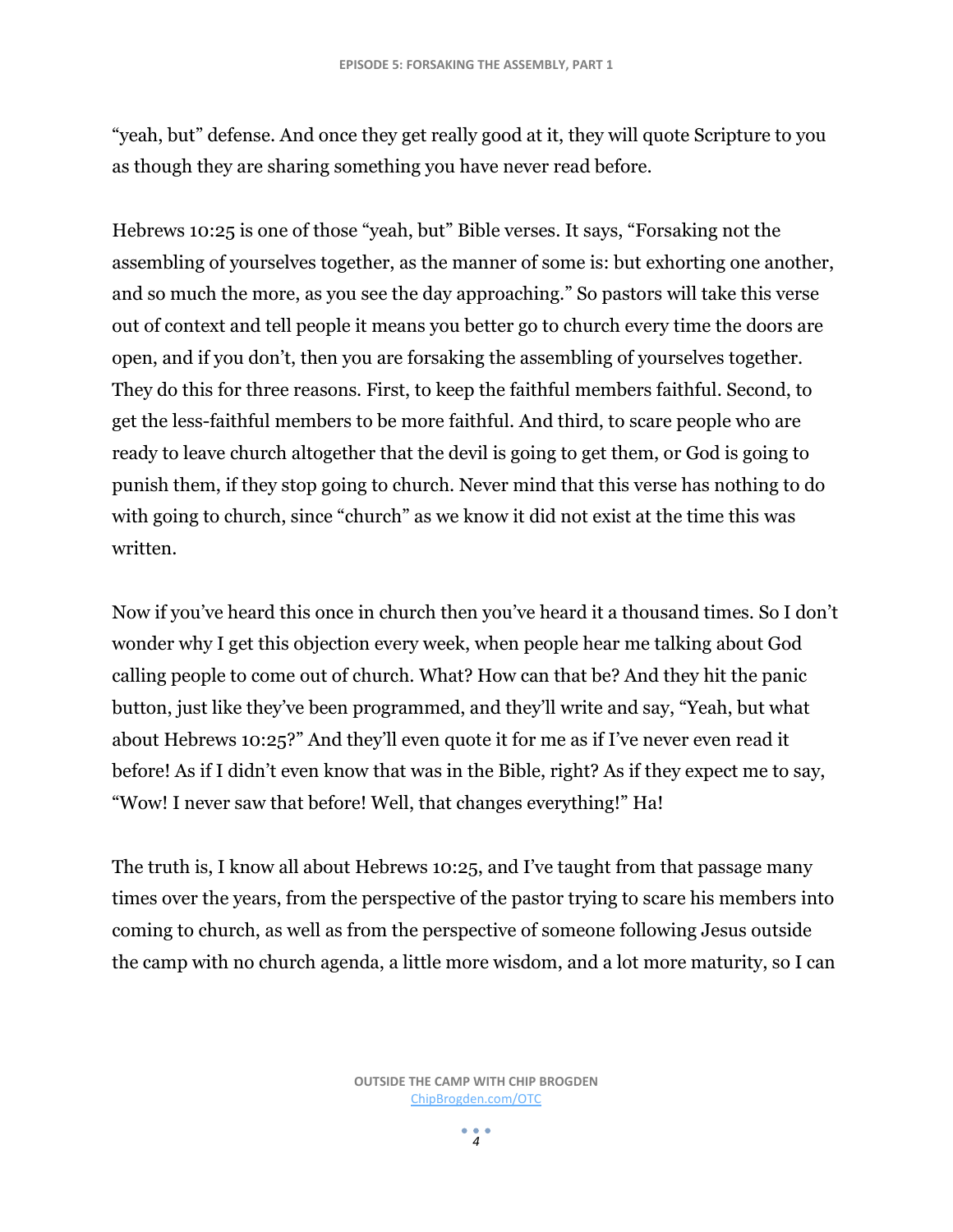rightly divide the Word of God and not let my "yeah, but" get in the way of what the Holy Spirit wants to say.

What *does* Hebrews 10:25 mean, in context? Well, as I say, that question has been asked and answered so many times, so let's dig into it by listening in on one of those teachings where we get into Scripture and talk about it. Have you forsaken the assembling of yourselves together when you stop going to church? Let's see what the Word of God has to say.

## [Begin Live Excerpt]

Let's go to Hebrews 10:25 and let's read it - and in case you're wondering, I usually read from the New King James Version; but you can follow along in whatever version you have and it will be just fine.

So the verse says, "Not forsaking the assembling of ourselves together, as is the manner of some: but exhorting one another, and so much the more, as you see the day approaching." So this is the Scripture that is probably one of the first Scriptures that you hear when you encounter someone who is attending church (and you're not attending church) and there's that uncomfortable conversation that usually takes place. Especially if it's someone that you used to go to church with, and now you're not going to church anymore, and they don't realize it; and you run into them in the grocery store, or on the sidewalk, or at some event.

And the conversation goes something like, "Hey Bob! Where are you going to church now?" Or something to that effect. Because he knows you're not going to *his* church. And then you mumble and you kind of murmur and you say, "Well I'm not… I'm not really going to church right now."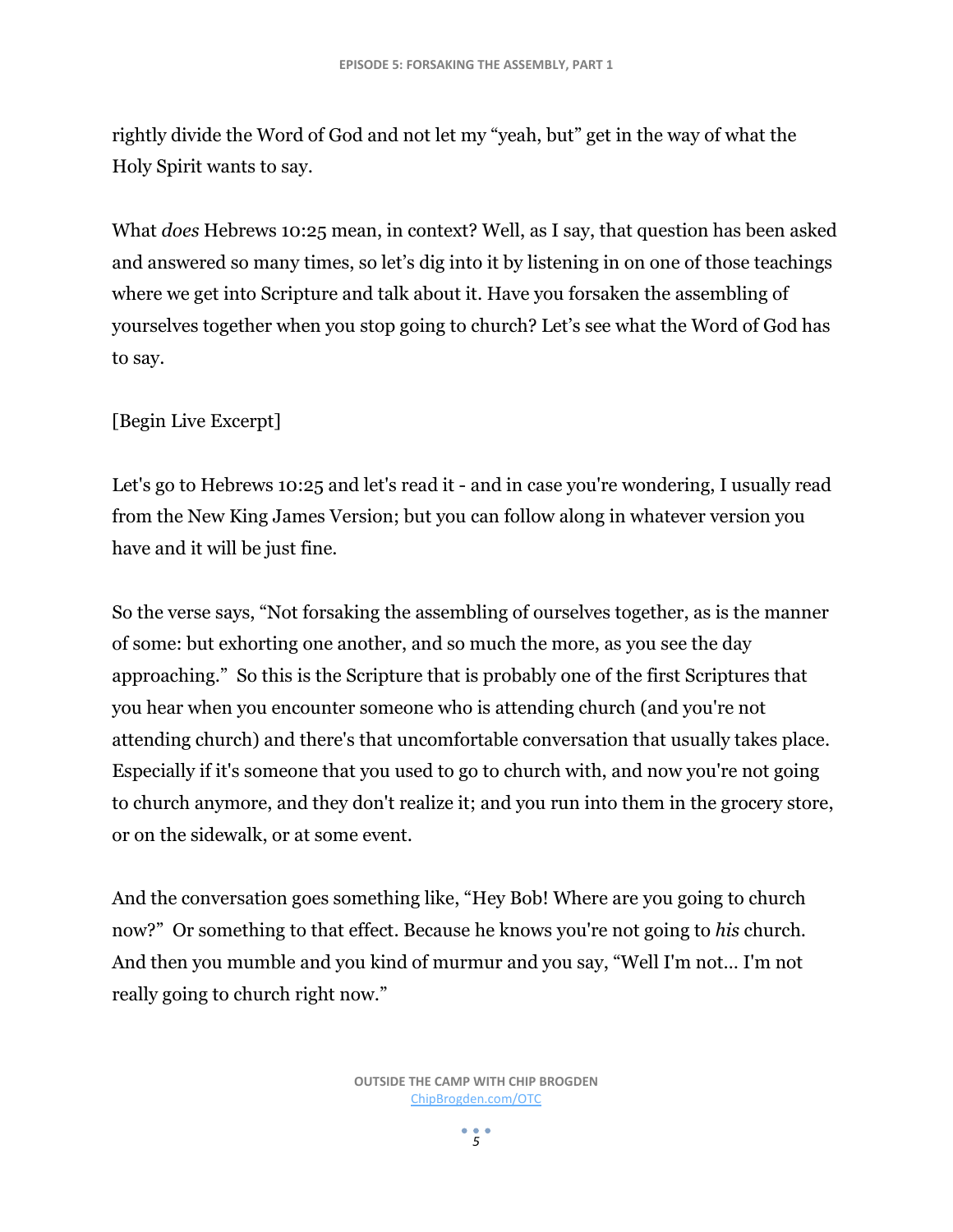And then usually the next step is they want to invite you to go to *their* church. And then you have to explain, "Well, I'm not going to *any* church."

And so automatically it seems like they've been trained to go to this verse. And they'll quote it and say something to the effect of, "Oh brother, you need to find you a local body of believers and get plugged in. You don't want to be forsaking the assembling of yourselves together!" And so you feel guilty, and it's awkward, and then you part ways.

Another misuse of this verse is the pastor, when he's in the pulpit and he's trying to get people to be more committed, and he's trying to get people who are not coming to church as often as he thinks they should to become more faithful. And so this is a key verse of Scripture that is used: "Don't forsake of the assembling of yourselves together!" And (as I said on the signup page) I used to use this verse all the time, to try and get people to give more, pray more, attend more, be more supportive. Come support the programs, and if you're not there every time the doors are open, then you get the guilt trip: "Bob or Sue or Bill or Mary is forsaking the assembling of themselves together!" Especially if you miss church for more than a couple of Sundays in a row - then everyone gets real somber and serious, and the proof text is Hebrews 10:25.

This is the verse that is brought out to come against everything that God is doing when He is bringing people out of organized religion and into a spiritual house of living stones. He's giving people the revelation of Christ. This is not some private teaching or private revelation; this is a massive move of the Holy Spirit, as the spirit of Jesus tells us, and calls us, to "come out of her." And many of God's people are responding to that call, but this is the verse that would get pulled out to nullify everything that God is doing in the earth, in the lives of millions of people, by putting them under a spirit of rebellion because they have supposedly "forsaken in the assembling of themselves together."

> **OUTSIDE THE CAMP WITH CHIP BROGDEN** [ChipBrogden.com/OTC](http://chipbrogden.com/OTC)

> > $\frac{1}{6}$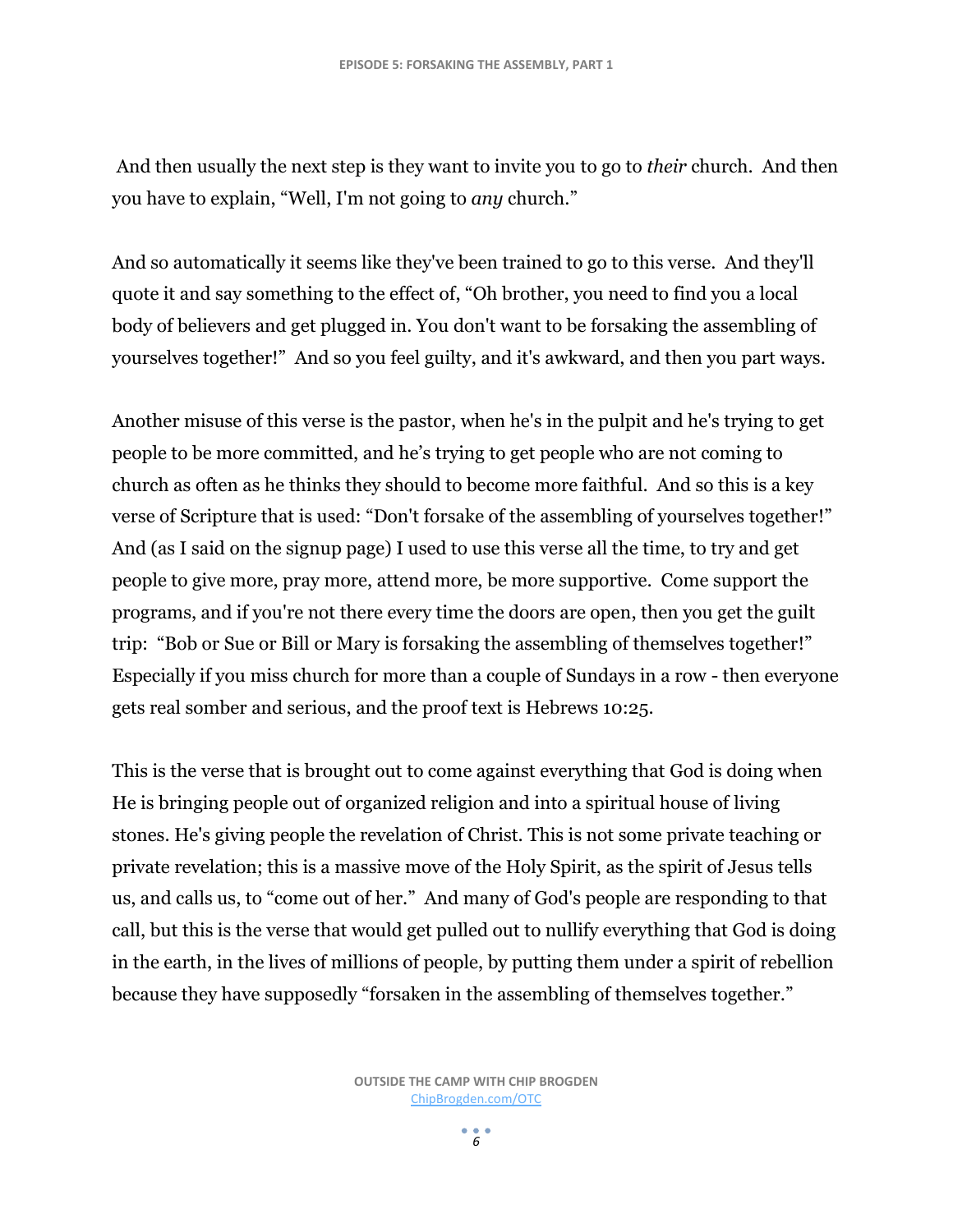And it always tickles me a little bit to hear the accusation, because I suppose the only possibility in their mind of assembling together is: you have to go to church. Like that's the only way you can assemble together, the only way you can gather together with other believers is you must go to church!

So that really brings up the question, and that's the motivation for tonight's message. Because then people will email us or write in to us and they will ask, "Have I really forsaken the assembly? Is this true?"

Well, first I would say, if that is true, and if not attending church means that you have forsaken the assembly of yourselves together, and that's what that verse means, I think you should live by the Word of God. Go back to church - if that's what this verse means. So I am all for going to church if that's what God's Word says to do, if that's what the Word of God actually teaches. Of course the question is: Is that what it actually teaches, or is that just what religion has taught?

Jesus says, "You nullify the Word of God with your traditions," and he called them hypocrites. They're not spiritually mature people, they're hypocrites, when they take the Word of God and they twist it for the sake of their own traditions. He says you draw near to Me with your mouth and you honor Me with your lips - you talk about what God's Word says, talk about what the Bible says, but your hearts are far from Me.

So what does Hebrews 10:25 really mean?

First of all let's talk about the actual verse itself, which we just read. "Not forsaking the assembling of ourselves together, as the manner of some is: but exhorting one another, and so much more, as you see the day approaching." Now, one principle of Bible interpretation that you should be aware of is that you never take a verse out of context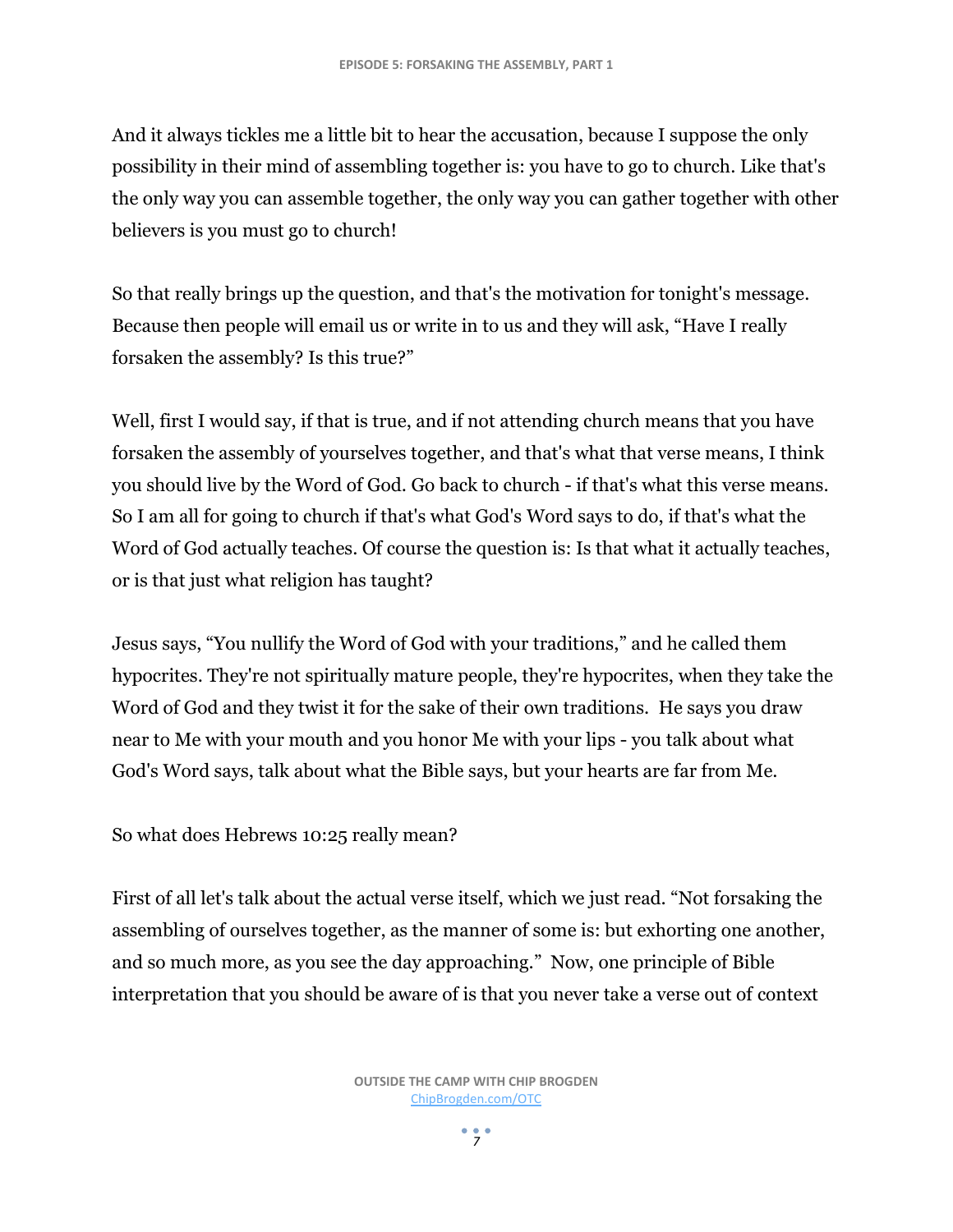and just read one verse; but to understand the meaning of the verse you have to read it within the context. Context is very important. For example, if I told you "I am *hungry*, I'm about to *starve*," that has a different context for me living in the United States than it does for someone that is living in a refugee camp in a third-world country someplace. So you see the words can be the same: "I'm about to starve!" But the context can give a completely different meaning to the words that are used.

So it's not enough just to be able to quote the verse, or just to be able to repeat what the pastor said. You have to be able to rightly divide the Word, which is to take what is being said and consider it in the context in which it is being stated; or in this case, in the context of the letter in which it was written.

So first of all, let's talk about what Hebrews 10:25 does not mean. Whatever it means, it can't mean that you must attend church services! Now, how can I say that Hebrews 10:25 does not mean you must attend church services? Well, because church services did not exist at the time that Hebrews 10:25 was written. The Letter / Book of Hebrews was written prior to 70 A.D. in the very, very infant stage of the church some time before - or the *Ekklesia* I should say - some time before the fall of Jerusalem and the destruction of the Temple in A.D. 70. And the purpose of the letter to the Hebrews was *to encourage those Jewish believers in Jesus not to forsake their new faith in Christ and go back to Judaism*. That was the purpose of the Book of Hebrews. It's to demonstrate that Jesus has given them, given us, given the Jews and given us - given all mankind - *a new and better covenant!* A new and better covenant established upon better promises.

We don't know for sure who the writer of Hebrews is. I think it was Paul. Some scholars would say no, it's not Paul, but somebody else. It's an anonymous letter, so we don't know exactly who wrote the letter. I would venture to say (based on what I know about

 $\frac{1}{8}$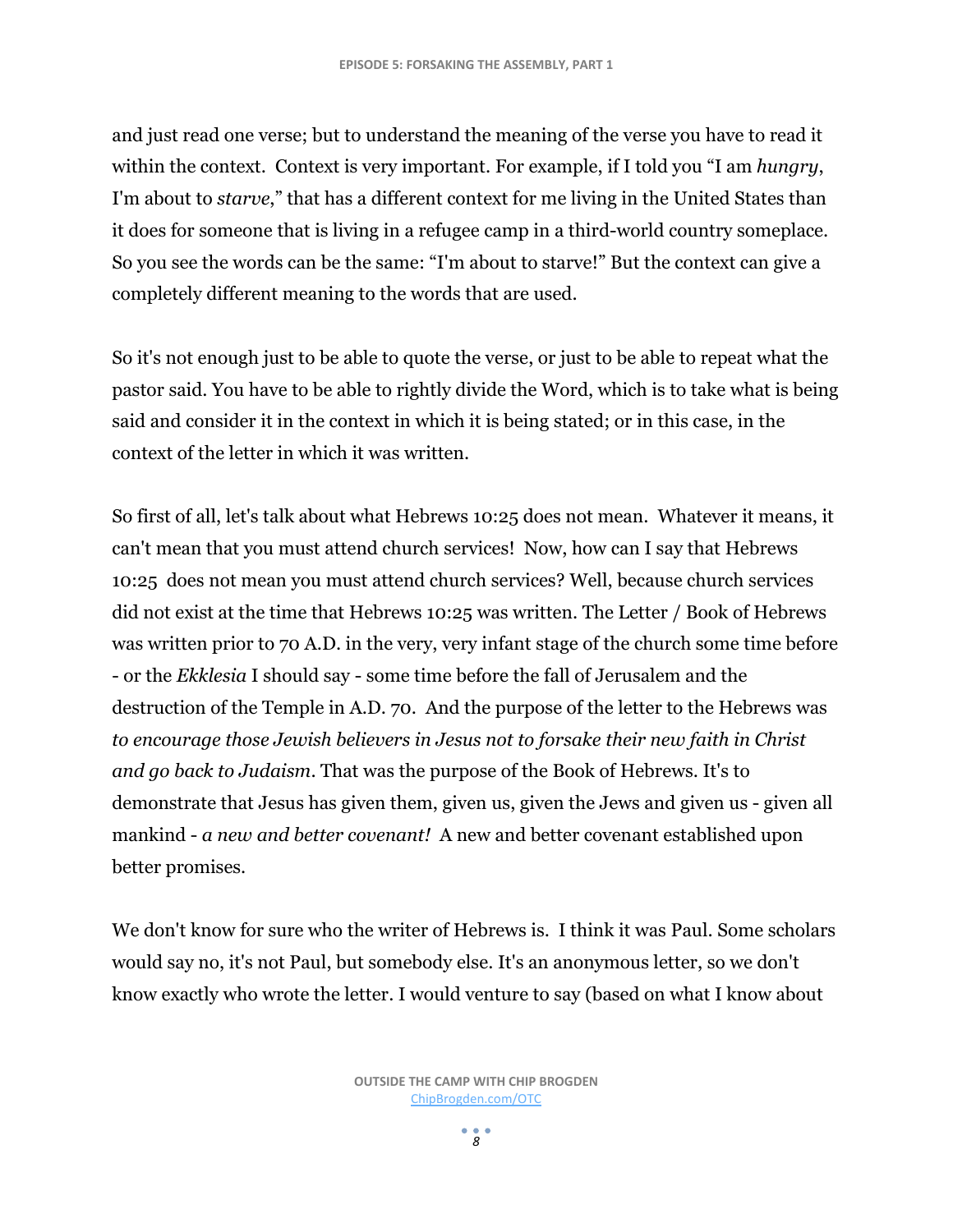the man) that Paul wrote the letter anonymously; and the reason he wrote the letter anonymously is: if he had signed his name to it, the Jews hated him so much they may not have even read the letter. So he did something that I sometimes do - you write things anonymously. You don't put your name on it, and that way people tend to be able to read things with a more open mind.

So regardless, the writer of Hebrews is writing to Jewish believers in Jesus, telling them, "Don't forsake your faith in Christ and go back to Judaism." And that's the big overall context of this entire letter. So whatever you think Hebrews 10:25 means, it certainly does not mean that you must attend church services.

Secondly, Hebrews 10:25 does not mean you must support church programs. The misuse of this verse has evolved from "you must go to church" to "you must go to church every time the doors are open" to "you must support every church program and function that we have." And they keep a very busy schedule for you to have something to do all the time.

So Hebrews 10:25 certainly cannot mean that you must attend church services or you must support church programs *because church as we know it today did not exist* thank God! - in the days of the New Testament. In the time when the New Testament was written there was not a church system. There was no organization. No religion – well, there was no "Christian" religion. What they had was a fellowship of believers who shared their lives with one another. I'm not saying that they didn't gather together, but what I'm saying is, their gathering looked and felt and *was* a completely different experience from the gathering together into church services and church buildings that we know of today.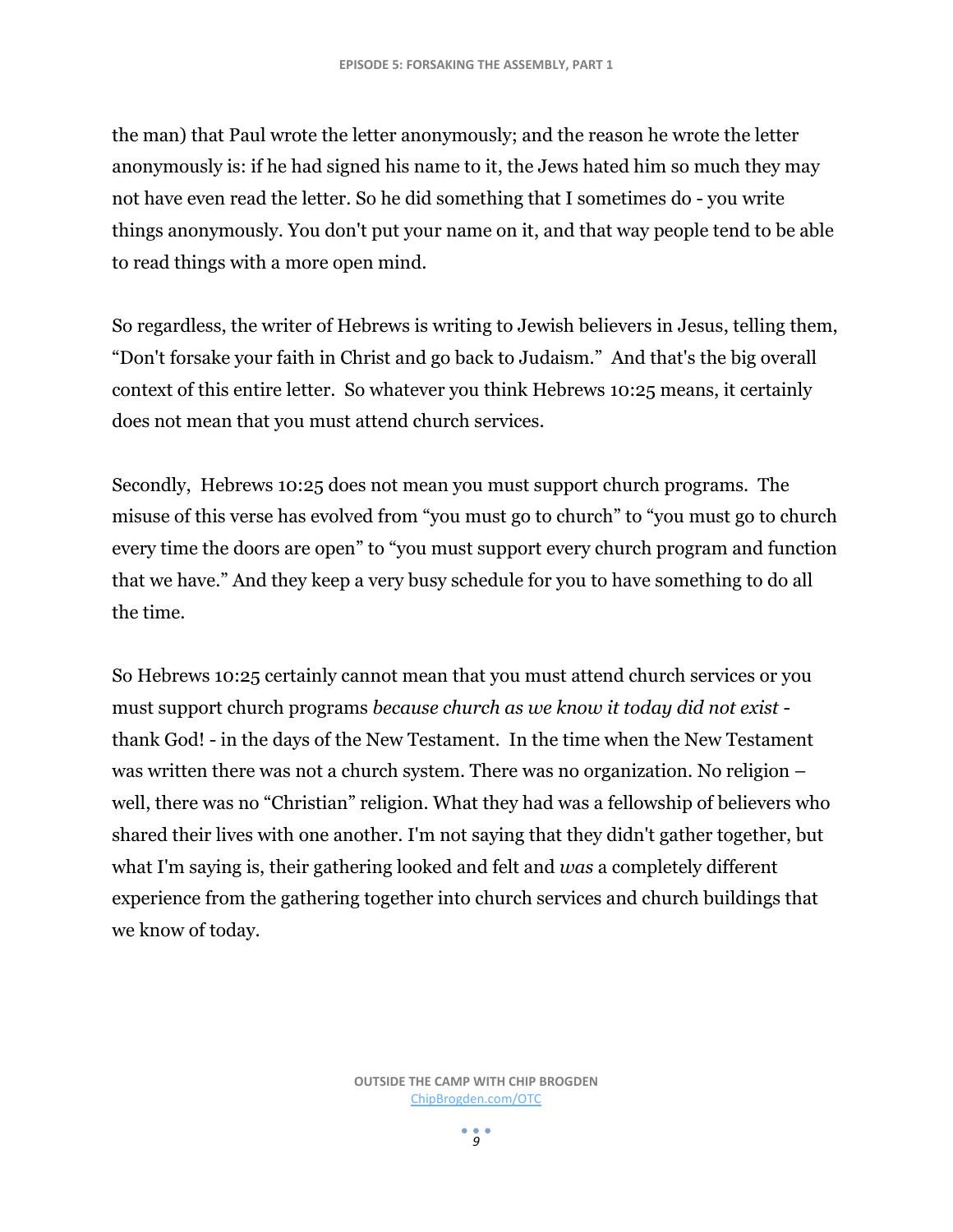So whatever you think Hebrews 10:25 means it certainly can't mean that you have to go to church every time the doors are open. It's like the electric light bulb - there was no electric light bulb at the time this was written, and there was no church building at the time this was written. So you can't join them together. Church is an invention; it was invented by man. It's not the same thing as the *Ekklesia*, the spiritual House of Living Stones. Jesus says I will build my *Ekklesia* and the gates of hell will not prevail against it. We're not going to get into the complete teaching tonight on the difference between the *Ekklesia* and the church - I'll just tell you that the *Ekklesia* is a spiritual House of Living Stones that Jesus is building, and church is a counterfeit of that, that has successfully undermined and counterfeited and confused and distorted the true spiritual fellowship of God's people.

So we are in a recovery mode right now. We're trying to restore that and recover that and get people to embrace the *Ekklesia* as a called-out a group of people who share in the same life of Christ, as opposed to a particular denomination, or a building, or a program. So either you get it or you don't; there's plenty of information and teachings available on the website if you'd like to investigate that further.

But Hebrews 10:25 can't mean church services or church programs. It also does not mean that those outside of church are rebellious. Now again those outside of "church" by "church" here I never use the word "church" to refer to the spiritual house of living stones, the family of God, the Body of Christ; all of this relates to *people*. "Church" relates to an organization. Church relates to a structure. Church relates to a corporation. Church relates to a religious system. And so I never use the word "church" to refer to anything that has to do with the spiritual *Ekklesia.* The *Ekklesia* is the called out assembly of the people whom God has called out of darkness and into his marvelous light. "Church" as an invention of man that is completely outside of, and separate from, the *Ekklesia*.

*10*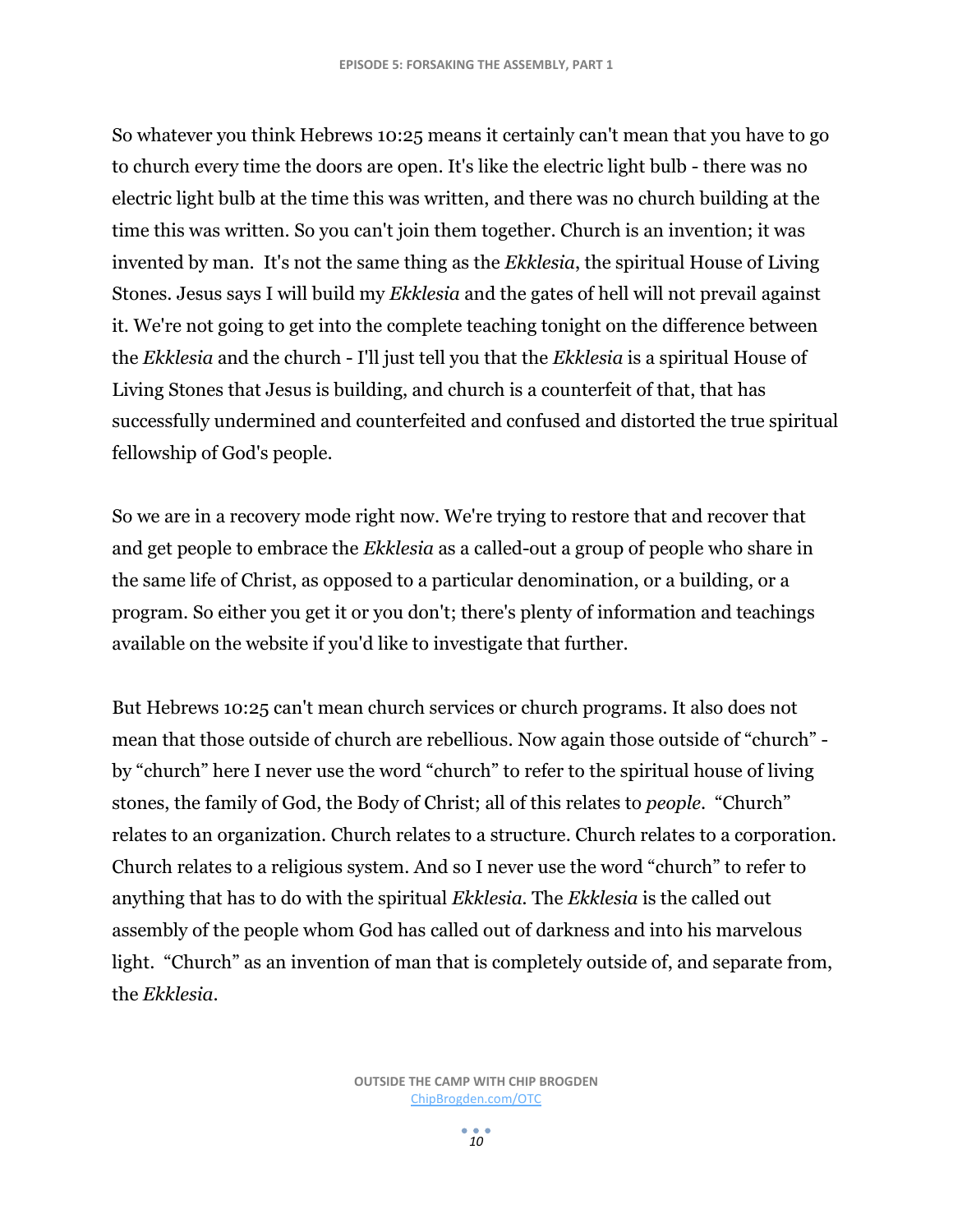So if Hebrews 10:25 isn't referring to the local religious system, then those outside of "church" are not rebellious. That's not what Hebrews 10:25 is telling us, that you have forsaken the assembly because you don't go to church. So this verse doesn't mean that those *outside* of church are rebellious. It also doesn't mean that those *inside* of church are truly *gathering for the better!* You see how everything is backwards once the Spirit of Jesus gives you insight and wisdom and revelation? It's completely backwards! Those *inside* of the church think that they are drawing nearer to God by gathering *inside* of their religious organization; and they think those *outside* of that religious organization are either lost, or backslidden, or they have a spirit of rebellion because *they* have "forsaken the assembling of themselves together."

Well, that's quite an assumption - because actually it's possible that those *inside* of the church are not truly gathering for the better. They may not be gathering together in the name of the Lord. They may not be gathering together under the headship and Lordship of Christ. They may not be gathering together in the power, and in the government, of the Holy Spirit. Instead they could just be gathering together because that's what they do. They gather together because that's their tradition. It's the way they were taught. It's the way they grew up. They're going through the motions of *Churchianity* instead of truly gathering for the better.

Now it's even possible for believers like you and me to gather together and do *worse* in our gathering together than if we had just stayed home. There's an example of that in the New Testament. Keep your finger there in Hebrews and turn to First Corinthians, chapter 11. First Corinthians chapter 11. Beginning in verse 17. And Paul is writing to the believers in Corinth. Thankfully, they didn't have a church *system* that they had to worry about, but just because you are out of the church *system* doesn't mean that you are spiritually mature, and you are enlightened, you are superior. So these Corinthians were practicing basic New Testament organic body life. They were gathering together.

> **OUTSIDE THE CAMP WITH CHIP BROGDEN** [ChipBrogden.com/OTC](http://chipbrogden.com/OTC)

> > *11*